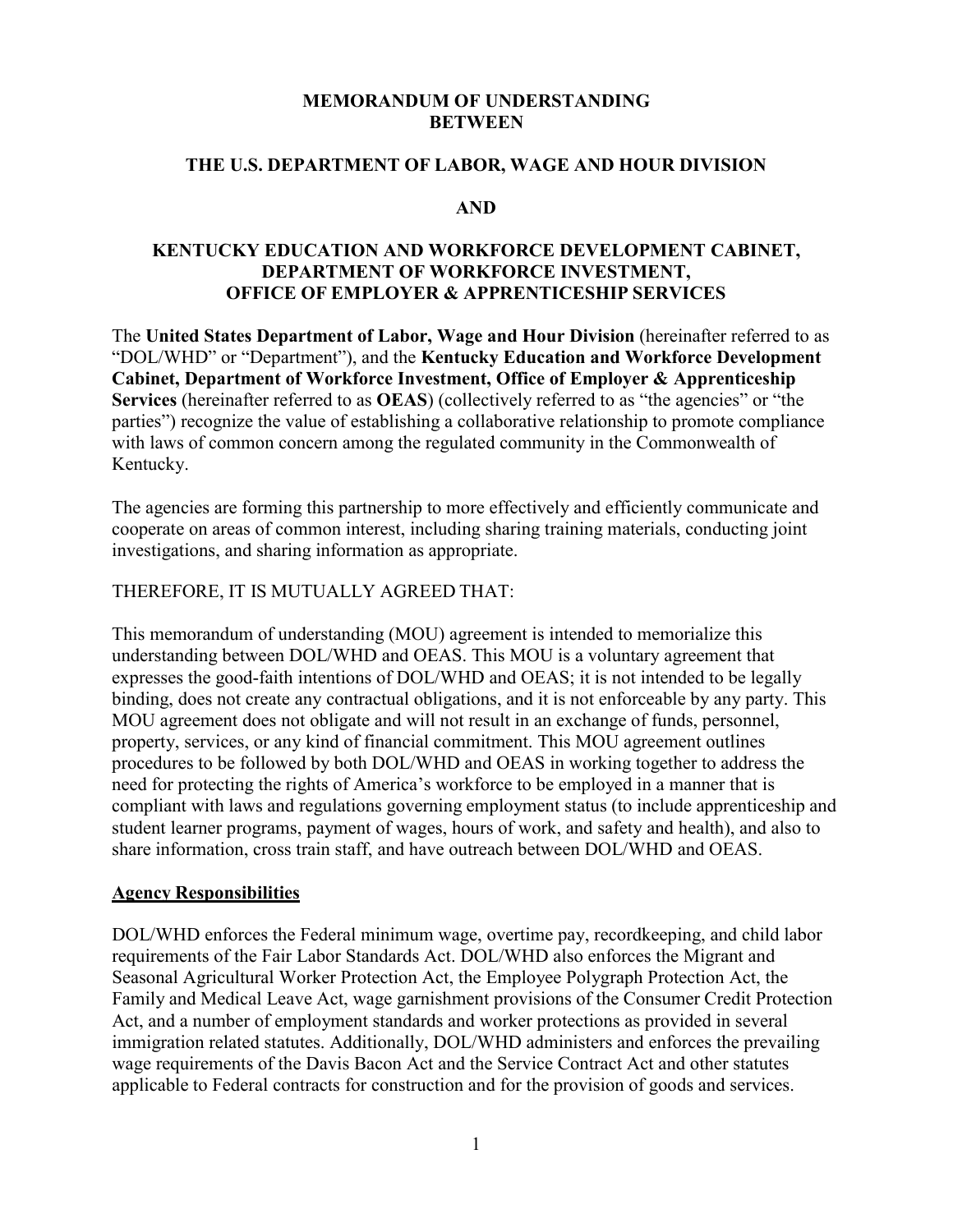**OEAS** is responsible for connecting Kentucky businesses with the workforce development services of recruiting, customized training, skills development, and incentives services. OEAS administers the Work Opportunity Tax Credit Program, the Kentucky Unemployment Tax Credit Program, the Federal Bonding Program and is the State Approving Agency for the Department of Labor's Registered Apprenticeship Program.

## **I. Purpose**

The purpose of the MOU is to maximize and improve the enforcement of the laws administered by DOL's DOL/WHD and by OEAS. This agreement will also encourage enhanced law enforcement and greater coordination between the agencies.

# **II. Outreach and Education**

- The agencies agree to coordinate, conduct joint outreach presentations, and prepare and distribute publications, when appropriate, for the regulated community of common concern.
- The agencies agree to work with each other to provide a side-by-side comparison of laws with overlapping provisions and jurisdiction.
- The agencies agree to provide a hyperlink on each agency's website linking users directly to the outreach materials in areas of mutual jurisdiction and concern.
- The agencies agree to jointly disseminate outreach materials to the regulated community, when appropriate.
- All materials bearing the DOL or DOL/WHD name, logo, or seal must be approved in advance by DOL.
- All materials bearing the OEAS name, logo, or seal must be approved in advance by OEAS.

## **III. Points of Contact (POCs)**

- The agencies designate the following POCs responsible for coordinating the partnership activities and meeting annually to review terms and conditions and areas of mutual concern. The agencies will notify each other in the event of the separation or long-term absence of their contact persons.
- POC designees:

WHD Formal Contact: Karen Garnett-Civils - District Director Wage and Hour Division 600 Dr. Martin Luther King, Jr. Place, Room 352 Louisville, KY 40202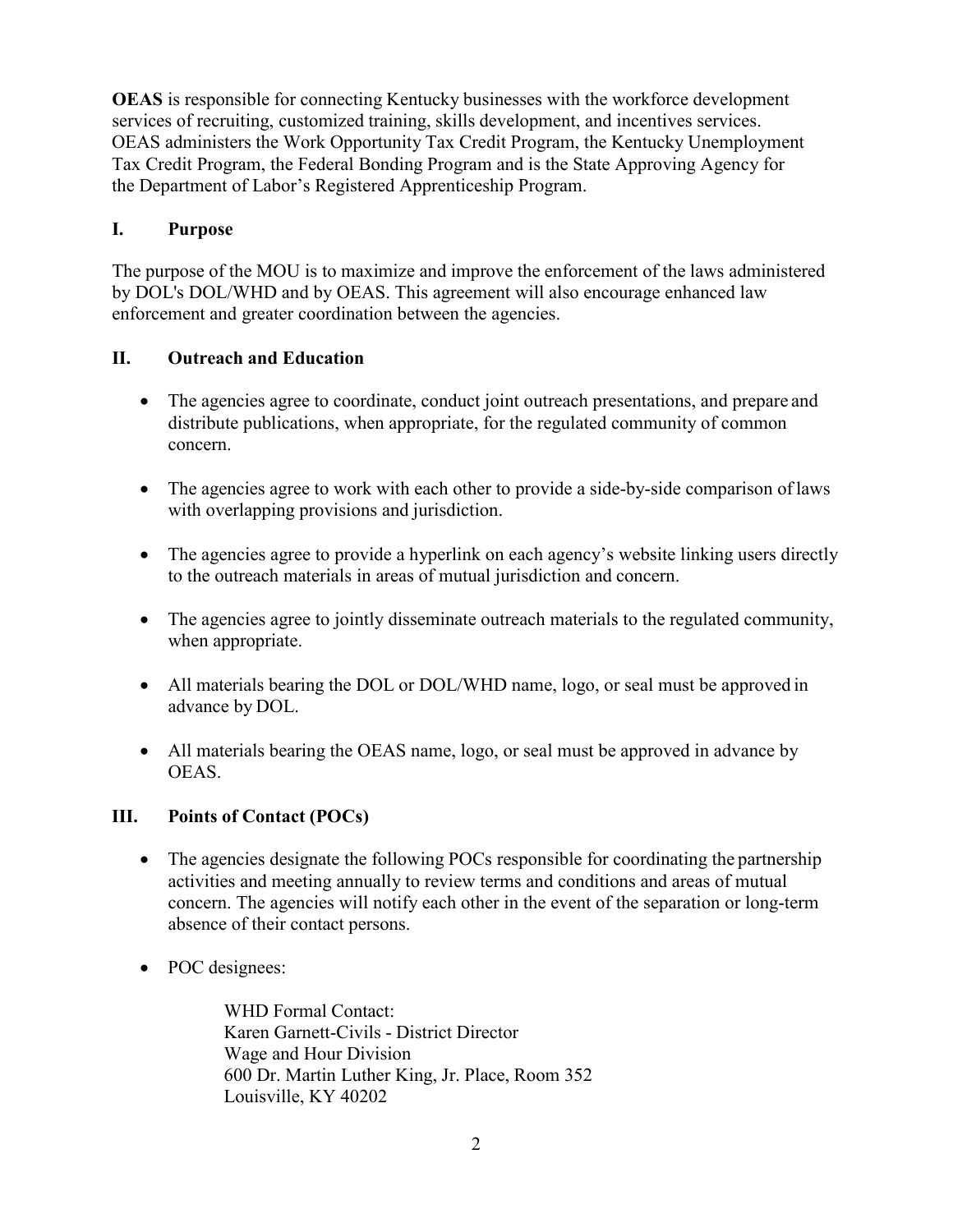Telephone: 502-882-8710

WHD Informal Contacts: Chris Binda - Assistant District Director U.S. Department of Labor Wage and Hour Division 600 Dr. Martin Luther King, Jr. Place Room352 Louisville, KY 40202 Telephone: 502-882-8713 [Binda.Christopher@do1.gov](mailto:Binda.Christopher@do1.gov)

Matt Utley - Assistant District Director U.S. Department of Labor Wage and Hour Division 600 Dr. Martin Luther King, Jr. Place Room352 Louisville, KY 40202 Telephone: 502-882-8714 [Utley.Matthew@dol.gov](mailto:Utley.Matthew@dol.gov)

Matt Jackson - Community Outreach & Planning Specialist U.S. Department of Labor Wage and Hour Division 600 Dr. Martin Luther King, Jr. Place Room352 Louisville, KY 40202 Telephone: 502-882-8733 [Jackson.Charles.M@dol.gov](mailto:Jackson.Charles.M@dol.gov)

OEAS Formal Contact: Michelle DeJohn – OEAS Executive Director 500 Mero Street, 4<sup>th</sup> Floor Frankfort, KY 40601 Phone: (502) 782-3252 [Michelle.DeJohn@ky.gov](mailto:Michelle.DeJohn@ky.gov)

OEAS Informal contact: Timothy Wireman – OEAS Deputy Executive **Director** 500 Mero Street, 4<sup>th</sup> Floor Frankfort, KY 40601 Phone: (502) 782-5342 [Timothy.Wireman@ky.gov](mailto:Timothy.Wireman@ky.gov)

#### **IV. Enforcement**

Where appropriate and to the extent allowable under law,

• The agencies may coordinate their respective enforcement activities and assist each other with enforcement, where appropriate and to the extent allowable under law.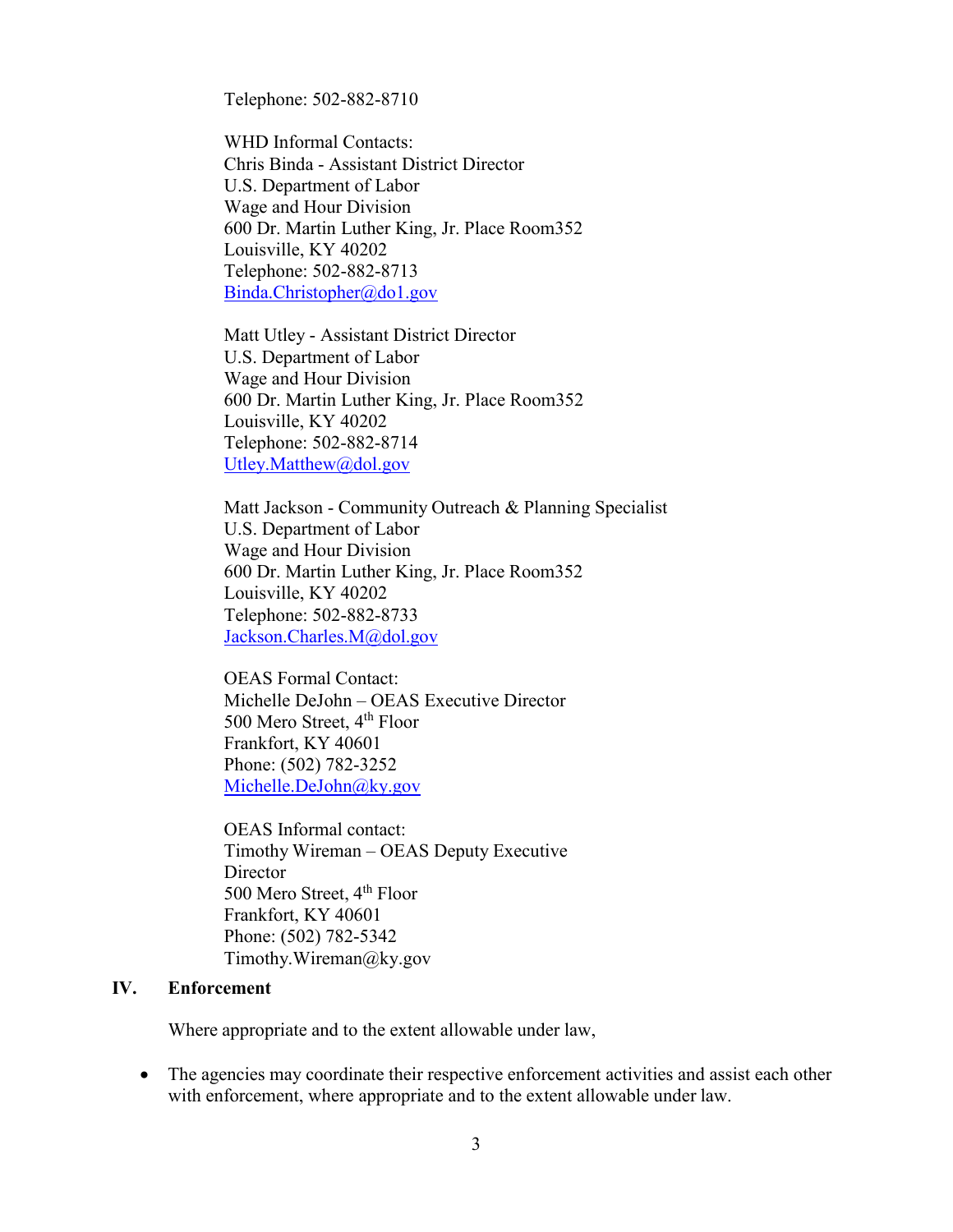• The agencies will make referrals of potential violations of each other's statutes, where appropriate.

# **V. Information**

- The agencies agree to exchange information on laws and regulations of common concern to the agencies, to the extent practicable.
- The agencies will establish a methodology for exchanging investigative leads, complaints, and referrals of possible violations, to the extent allowable by law or policy.
- The agencies will exchange information (statistical data) on incidence of violations in specific industries and geographic areas, if possible.

# **VI. Training**

- The agencies agree to cross train investigators and other staff no less than once per calendar year, subject to agency resources and any applicable legal requirements. Joint training will be conducted to educate staff members of both agencies about the laws and regulations enforced by both, and to discuss issues of common concern.
- The agencies will exchange information related to policy or regulatory changes to State or Federal laws, to the extent permissible.

## **VII. Previous Agreements**

• This agreement replaces and supersedes any previous Partnership Agreement MOU between the parties.

# **VIII. Effect of MOU Agreement**

- This MOU agreement does not authorize the expenditure or reimbursement of any funds. Nothing in this agreement obligates the parties to expend appropriations or enter into any contract or other obligations.
- By entering into this partnership, the agencies do not imply an endorsement or promotion by either agency of the policies, programs, or services of the other.
- Nothing in this MOU agreement is intended to diminish or otherwise affect the authority of either agency to implement its respective statutory or regulatory functions.
- This MOU agreement is not intended to be legally binding and does not confer any rights on any private person.
- This MOU agreement is not intended to confer any rights against the United States, its agencies, or its officers upon any private person.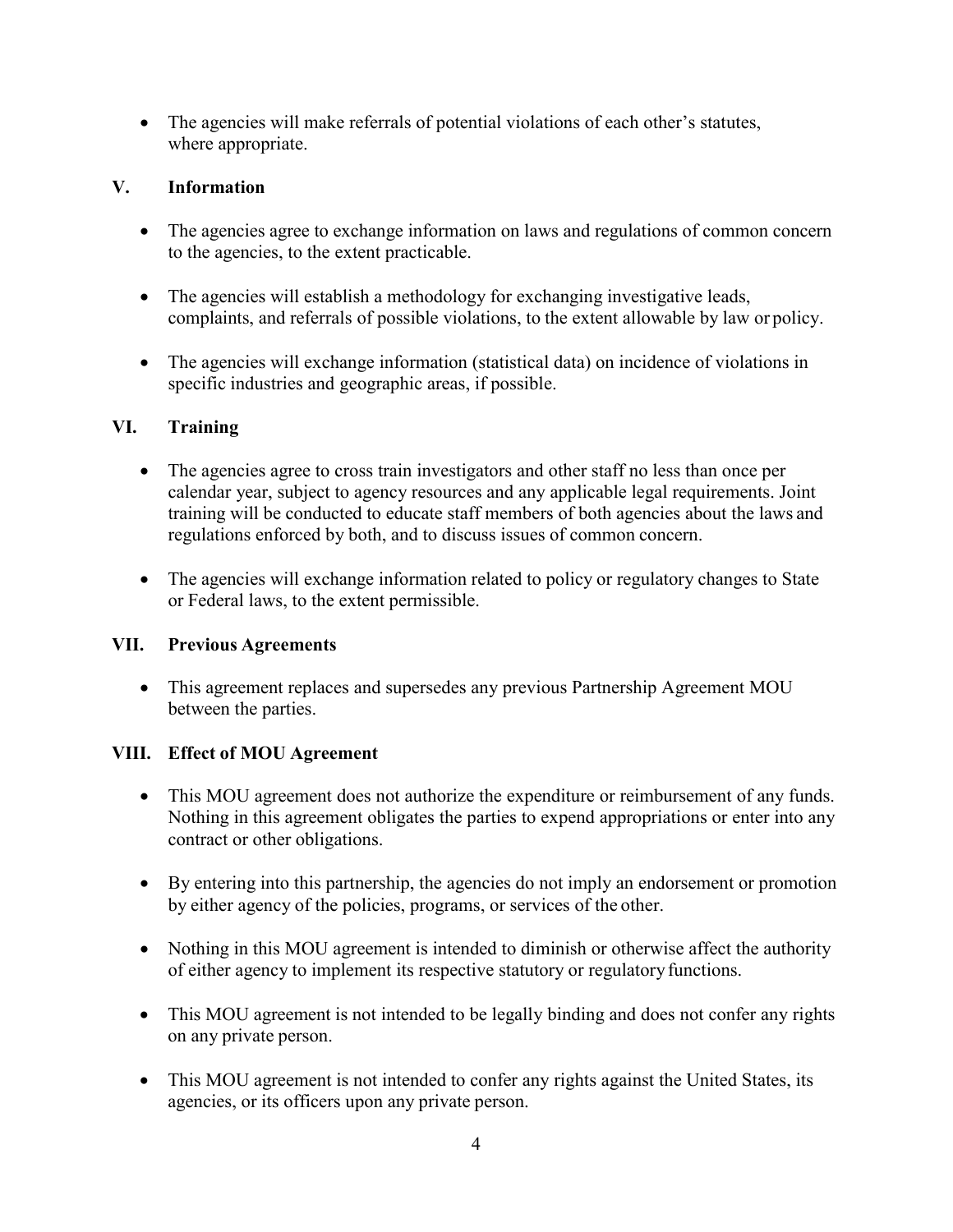- Nothing in this MOU agreement will be interpreted as limiting, superseding, or otherwise affecting the agencies' normal operations or decisions in carrying out their statutory or regulatory duties, or duties under any Executive Order. This MOU agreement also does not limit or restrict the parties from participating in similar activities or arrangements with other entities.
- This agreement will be executed in full compliance with the Privacy Act of 1974, the Freedom of Information Act, the Federal Records Act, and any other applicable federal laws and Kentucky state laws.
- This MOU agreement contains all the terms and conditions agreed upon by the agencies concerning the subject matter of the agreement. No other understandings, oral or otherwise, regarding the subject matter of this agreement shall be deemed to exist or be binding upon the agencies. This agreement is not intended to confer any right upon any private person or other third party.

## **IX. Exchange of Information**

To the extent permitted by law, the agencies understand that in order to effectuate the purposes and provisions of this MOU, it will be necessary, from time to time, to exchange information, some of which may be considered confidential. It is the policy of each of the parties to cooperate with other government agencies to the fullest extent possible under the law, subject to the general limitation that any such cooperation must be consistent with its own statutory obligations and enforcement efforts. It is the view of the parties that an exchange of information in which both agencies are proceeding with a common legal interest is to their mutual benefit. The agencies to this MOU agreement recognize the importance of being able to provide information to other law enforcement bodies without waiving the privilege of otherwise protected material or make a public disclosure.

It is the policy of DOL/WHD and OEAS to cooperate with other government agencies to the fullest extent possible under the law, subject to the general limitation that any such cooperation must be consistent with the DOL/WHD's and OEAS's own statutory obligations and enforcement efforts. It is DOL/WHD's and OEAS's view that an exchange of information in cases in which both entities are proceeding on basically the same matter is to our mutual benefit. There is a need for DOL/WHD and OEAS to provide information to other law enforcement bodies without making a public disclosure.

In consideration of these concerns, and subject to any applicable laws and regulations regarding the handling of such information, the agencies agree as follows:

- 1. The agencies agree to exchange information on laws and regulations of common concern and interest, to the extent practicable and allowable by law and policy.
- 2. The parties will be available to discuss and provide information to one another on topics of mutual interest, overlapping jurisdiction, or certain areas of expertise, when able.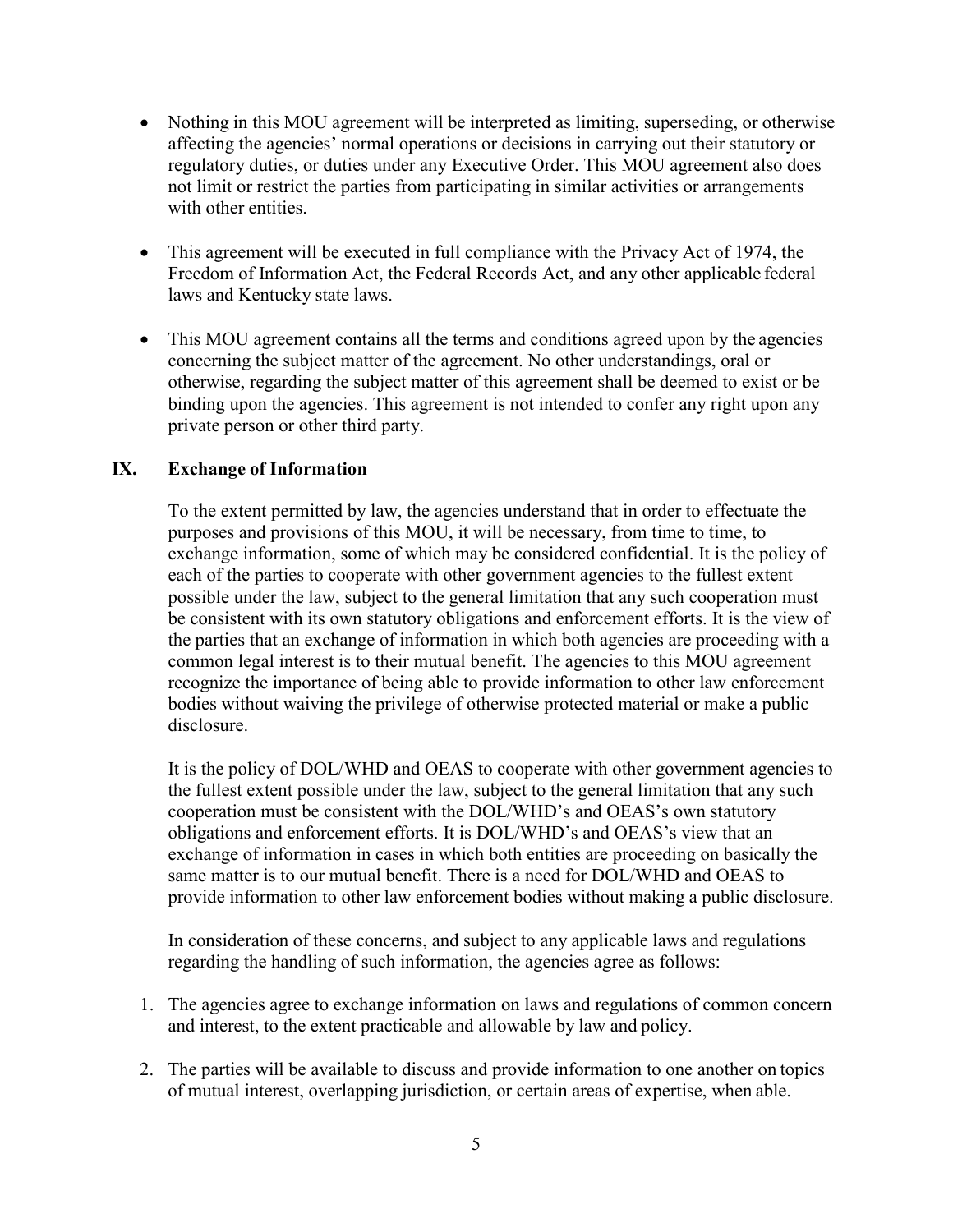- 3. Exchange of information to one another pursuant to this MOU is not considered a public disclosure under the Freedom of Information Act, 5 U.S.C.552, or the Kentucky Open Records Act, KRS 61.870, *et seq.*
- 4. When confidential information is exchanged, it will not be released to the public, or to any third party, without the express permission of the agency providing that information, except as required by law including, but not limited to, the Freedom of Information Act and the Kentucky Open Records Act. Upon receipt of a public disclosure request, OEAS agrees to provide DOL/ WHD with notice of the request and an opportunity to pursue legal action to prevent the release of information
- 5. When confidential information is exchanged, it shall be used and accessed only for the limited purposes of carrying out activities pursuant to this agreement as described herein. The information shall not be duplicated or re-disclosed without the express written consent or authority of the agency providing the information (hereinafter the "donor agency"), a court order, or as required by law, including the Freedom of Information Act and the Kentucky Open Records Act.
- 6. Confidential information means information that may be privileged or otherwise exempt from disclosure to the public or other unauthorized persons under federal and state laws. Confidential information may include: the identity of persons who have given information to the agencies in confidence or under circumstances in which confidentiality can be implied; any employee statements in enforcement files that were obtained under these conditions; internal opinions, policy statements, memoranda, and recommendations of federal or state employees, including (but not limited to) investigators and supervisors; any records that would otherwise not be subject to disclosure under law as non-final, intra- or inter-agency documents; information or records covered by the attorney-client privilege and the attorney work-product privilege; personal information protected by any relevant law or regulation; individually identifiable health information; and confidential business information and trade secrets.
- 7. In the event that there is a public proceeding, such as a trial, in which certain records, such as confidential information, may be used or testimony of DOL/WHD's employees sought, DOL/WHD requires that OEAS notify DOL/WHD.
- 8. In the event that there is a public proceeding, such as a trial, in which certain records, such as confidential information, may be used or testimony OEAS employees sought, OEAS requires that DOL/WHD notify OEAS.
- 9. Should either party receive a request or subpoena that would, fairly construed, seek production of privileged information that it received pursuant to this MOU agreement, the party receiving such a request or subpoena shall take reasonable measures, including but not limited to asserting the common interest privilege, to preclude or restrict the production of such information for ten (10) business days, and shall promptly notify the donor agency that such a request or subpoena has been received, so that the donor agency may file any appropriate objections or motions, or take any other appropriate steps, to preclude or condition the production of such information.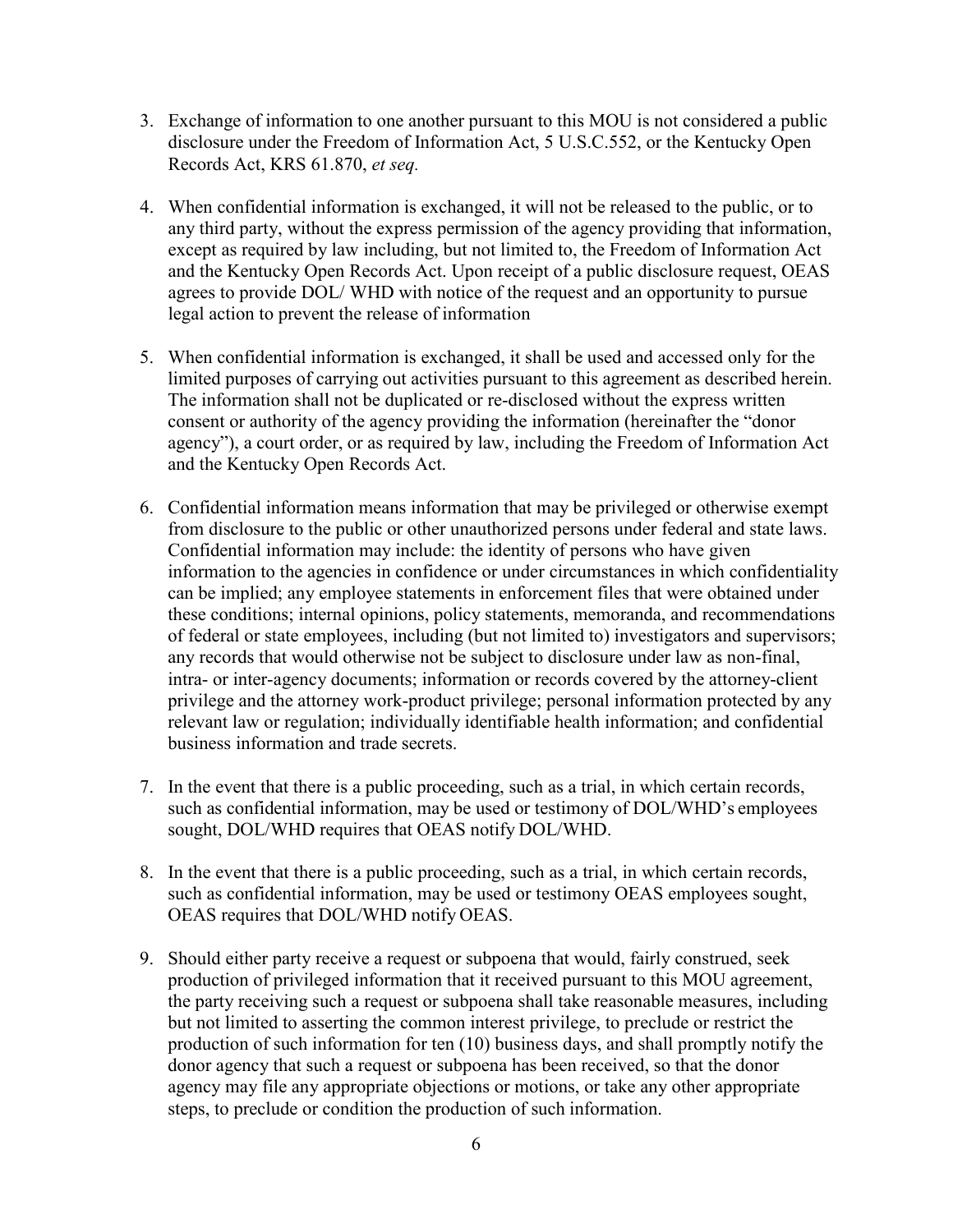- 10. Neither party shall have authority to waive any applicable privilege or doctrine on behalf of the other party, nor shall any waiver of an applicable privilege or doctrine by the conduct of one party be construed to apply to the other party.
- 11. The agencies will notify one another, through the agency POC identified in this MOU, upon commencement of litigation, a hearing, or other proceeding that may involve the release, through subpoena, introduction of written evidence, or testimony, of information exchanged under this agreement.
- 12. In addition to the requirements above, Confidential Unemployment Compensation information may be exchanged only subject to the confidentiality requirements of 20 CFR 603.4 and any applicable state laws (e.g., KRS 341.190)
- 13. For information security purposes, information (including paper-based documents and electronic information such as emails and CDs) exchanged pursuant to this MOU agreement remains the responsibility of the donor agency while in transit. The agencies agree to establish a communication protocol for notifying each agency's designated POC when information is sent to or received from that agency, including information on the form of the transfer and the media type and quantity (when appropriate). An agency expecting to receive information will notify the donor agency if the information is not received as of the next business date following the agreed upon delivery date. Confidential data will be destroyed no later than thirty (30) days after its use and may be transmitted via secure FTP. Use includes the time period required for compliance with federal records retention periods. Confidential data will not be electronically mailed, unless encrypted using approved encryption standards.
- 14. For information security purposes, after an agency receives information from the donor agency, the donor agency retains no responsibility for any security incidents, inadvertent disclosure, or the physical and information technology safeguards in place for protecting that information by the agency that received it.
- 15. However, in the event that the agency receiving the information experiences a security incident or disaster that results in the suspected or confirmed inadvertent disclosure of the data exchanged pursuant to this MOU agreement, the agency experiencing the incident or disaster will send formal written electronic notification to the donor agency's designated contact person immediately within 3 days after detection of the incident or disaster. The written electronic notification will describe the security incident or disaster in detail including what data exchanged pursuant to this MOU agreement may have been inadvertently disclosed. The agencies will cooperate in every reasonable way to help regain possession of the confidential information and prevent its further unauthorized use or disclosure. The agencies further agree to adhere to the requirements of KRS 61.931- 61.934 related to Information Security and Breach Notifications
- 16. At the conclusion of an investigation and prosecution by either party, the receiving agency will return any and all confidential information to the donor agency, except as required by law, including the Records Retention Act.
- 17. Liability of the U.S. Government is governed by the Federal Torts Claims Act.